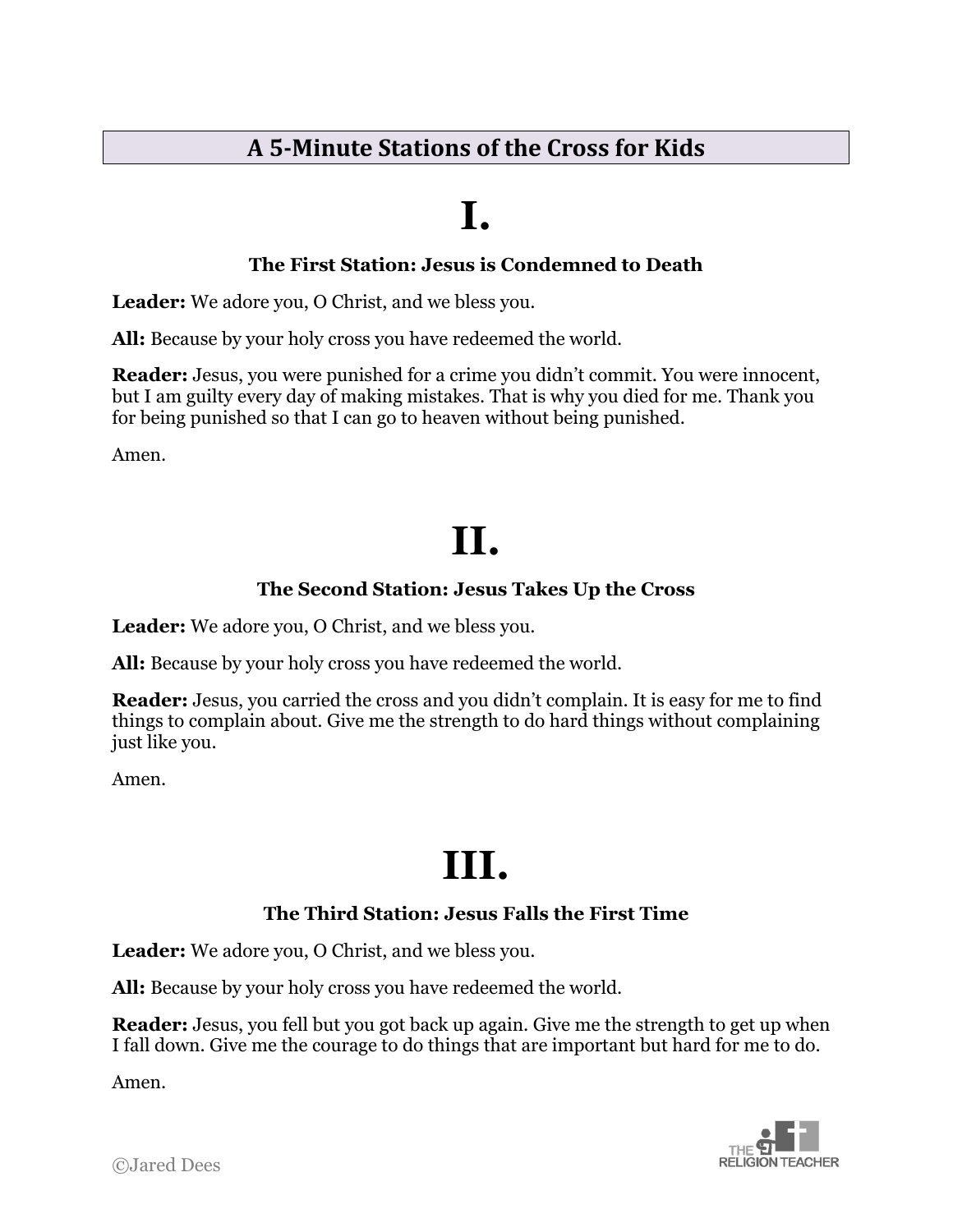## **IV.**

### **The Fourth Station: Jesus Meets His Mother**

**Leader:** We adore you, O Christ, and we bless you.

**All:** Because by your holy cross you have redeemed the world.

**Reader:** Jesus, you loved your mother so much. I love my parents, too. Thank you for the gift of their love.

Amen.

### **V.**

#### **The Fifth Station: Simon of Cyrene Helps Jesus Carry the Cross**

**Leader:** We adore you, O Christ, and we bless you.

**All:** Because by your holy cross you have redeemed the world.

**Reader:** Jesus, you let Simon help you carry the cross. Show me how I can help you today and throughout my life. I want to serve you. Give me the strength to help.

Amen.

## **VI.**

### **The Sixth Station: Veronica Wipes the Face of Jesus**

**Leader:** We adore you, O Christ, and we bless you.

**All:** Because by your holy cross you have redeemed the world.

**Reader:** Jesus, you welcomed Veronica's help as well. Thank you for all the people you have put into my life to help me: family, friends, teachers, coaches, priests, and more.

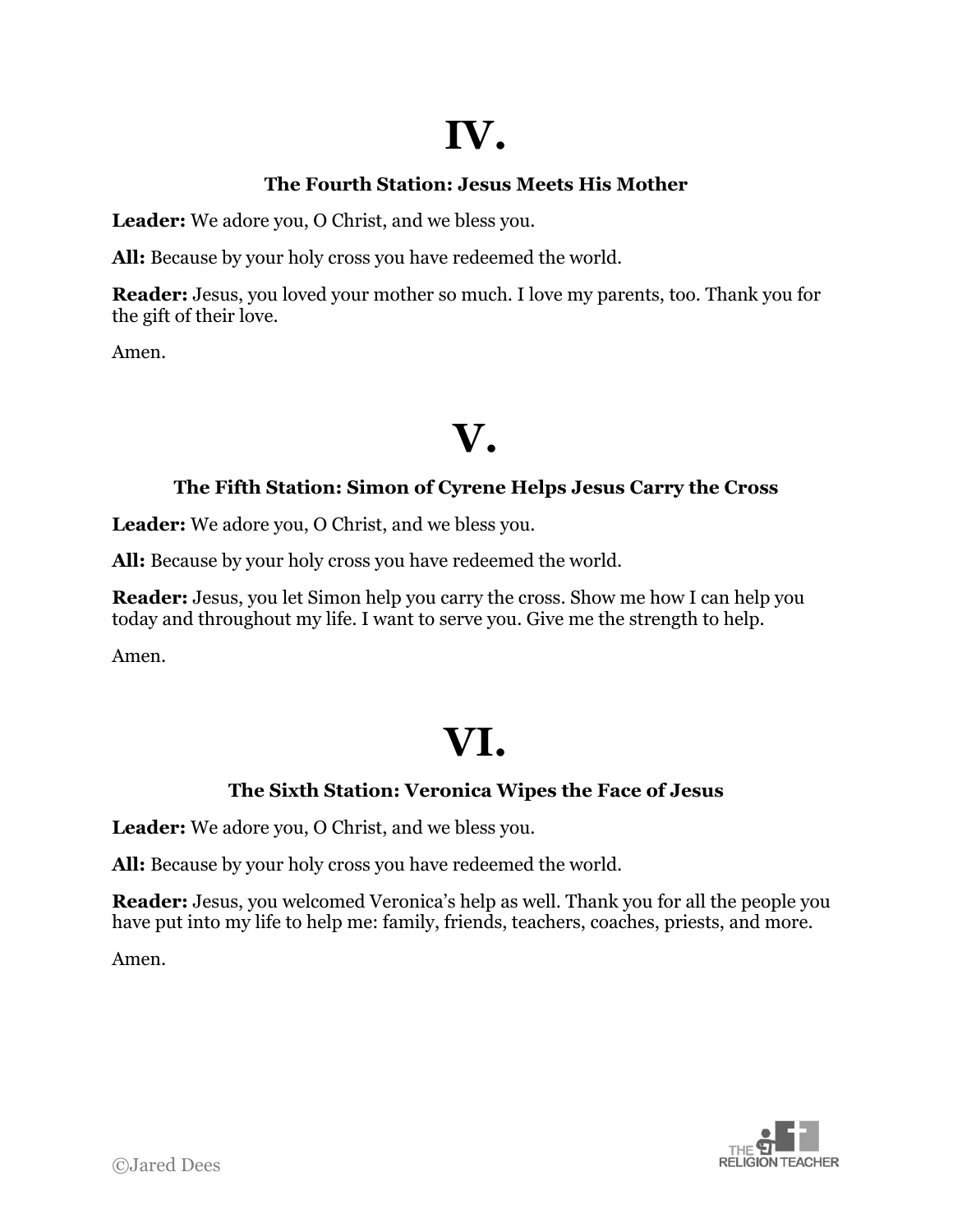## **VII.**

### **The Seventh Station: Jesus Falls the Second Time**

**Leader:** We adore you, O Christ, and we bless you.

**All:** Because by your holy cross you have redeemed the world.

**Reader:** Jesus, you fell again and no one was there to pick you up. Forgive me for the times I didn't help those in need. Give me the ability to be generous towards others who need my help.

Amen.

### **VIII.**

#### **The Eighth Station: Jesus Meets the Women of Jerusalem**

**Leader:** We adore you, O Christ, and we bless you.

**All:** Because by your holy cross you have redeemed the world.

**Reader:** Jesus, you met the women of Jerusalem who were crying as they watched you suffer. When I see someone upset, help me comfort them.

Amen.

## **IX.**

### **The Ninth Station: Jesus Falls the Third Time**

**Leader:** We adore you, O Christ, and we bless you.

**All:** Because by your holy cross you have redeemed the world.

**Reader:** Jesus, you fell a third time but you didn't give up. The next time I want to quit or tell myself "I can't" do something, give me the confidence to finish what I stared.

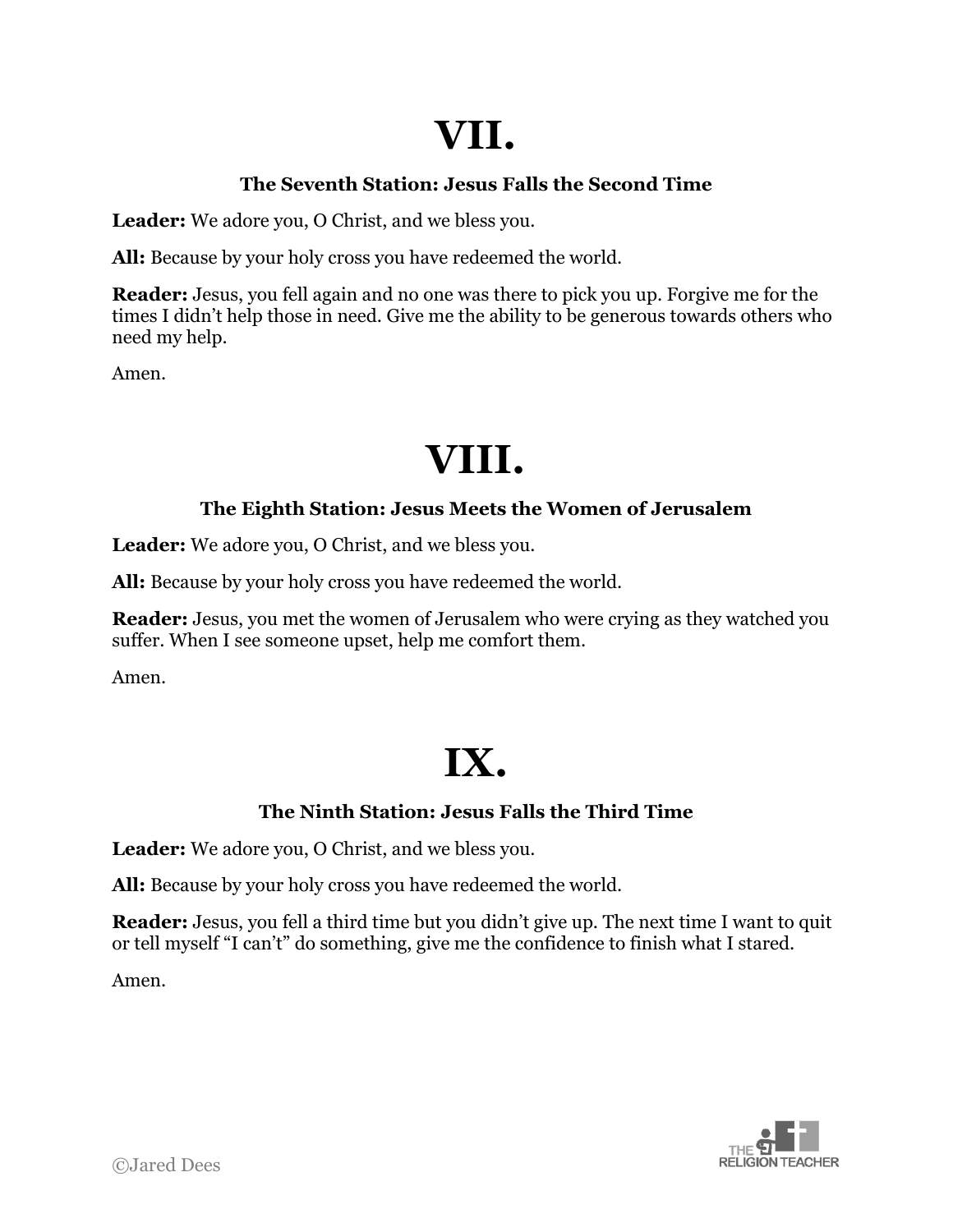### **X.**

#### **The Tenth Station: Jesus is Stripped of His Garments**

**Leader:** We adore you, O Christ, and we bless you.

**All:** Because by your holy cross you have redeemed the world.

**Reader:** Jesus, they took everything away from you, even your clothes. I have a lot of clothing and possessions that are very important to me. Help me to love you above all things and be ready to give up everything to follow you.

Amen.

### **XI.**

#### **The Eleventh Station: Jesus is Nailed to the Cross**

**Leader:** We adore you, O Christ, and we bless you.

**All:** Because by your holy cross you have redeemed the world.

**Reader:** Jesus, I can only image how painful it must have been for you to die on the cross. Thank you for making such a great sacrifice for me. I will never forget what a great gift it was for me.

Amen.

# **XII.**

#### **The Twelfth Station: Jesus Dies on the Cross**

**Leader:** We adore you, O Christ, and we bless you.

**All:** Because by your holy cross you have redeemed the world.

**Reader:** Jesus, your death makes me sad, but I know why it was so important. You died so that when I die I can join you in heaven. There is nothing I could ever do to thank you enough for this great gift. Thank you, Jesus. Thank you.